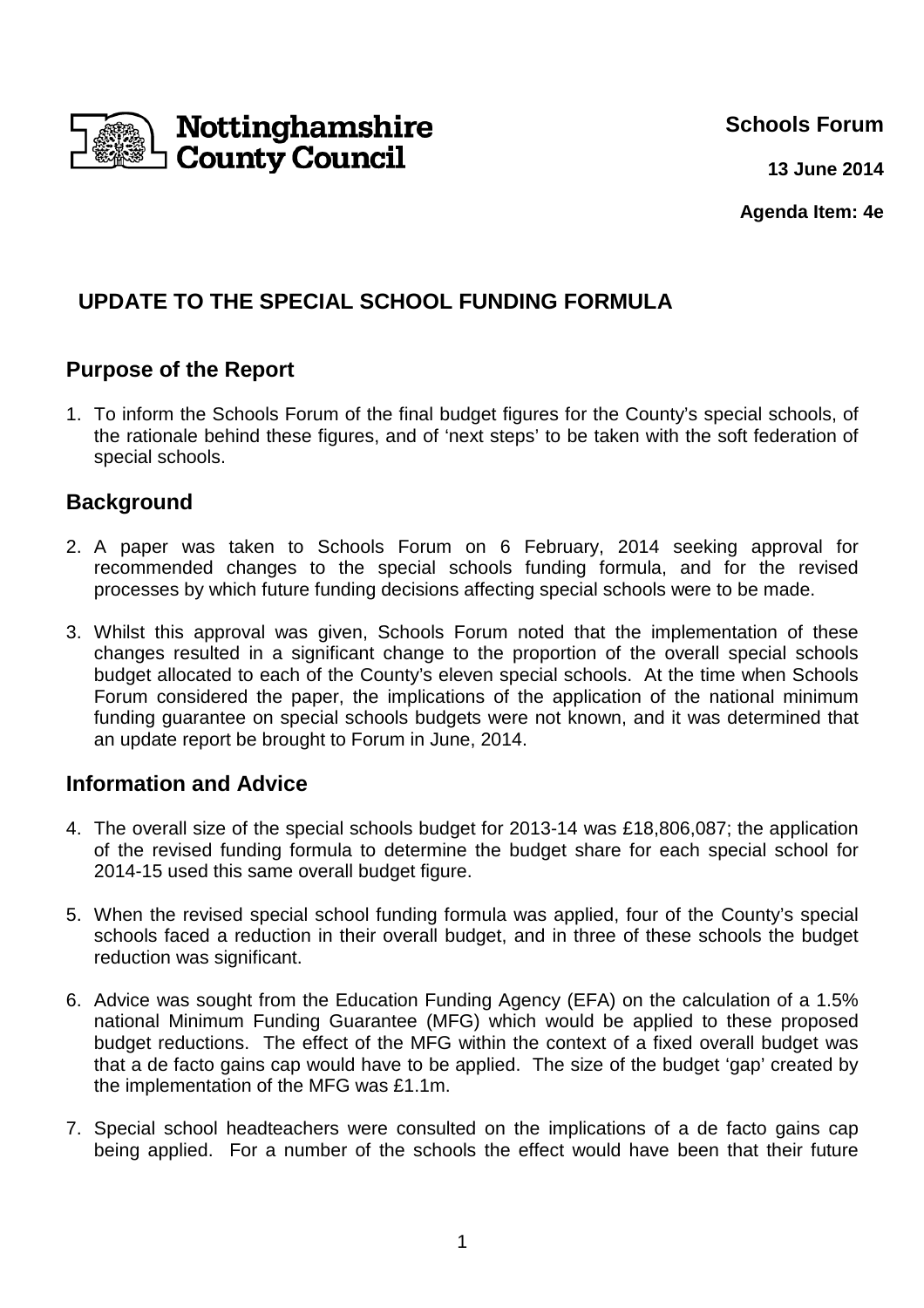financial viability would have been tested, with a year on year reduction in their pupil capacity resulting in a year on year reduction in their budget.

- 8. The decision was made to implement in full the changes to the special schools' budgets arising from the revised funding formula without the application of a gains cap, whilst honouring the MFG. This required the virement of funds from elsewhere in the overall High Needs budget, including from surpluses arising from changes in the funding of post 16 provision for pupils accessing specialist provision which had been introduced in April 2013.
- 9. The financial consequence of this decision is a net increase in the overall special schools budget of £1.1m from £18,806,087 to £19,941,059. The table below shows how the individual school budgets have changed between from 2013-14 to 2014-15, and therefore where the £1.1m has been used. years.

| School               | 2013-14 budget | 2014-15 budget | <b>Budget difference</b> |
|----------------------|----------------|----------------|--------------------------|
| Ash Lea              | 1,762,986      | 1,841,611      | 78,625                   |
| <b>Beech Hill</b>    | 1,216,475      | 1,198,227      | $18,248$ (-)             |
| <b>Bracken Hill</b>  | 1,714,150      | 2,191,594      | 477,444                  |
| <b>Carlton Digby</b> | 1,308,633      | 1,402,278      | 93,645                   |
| Derrymount           | 1,079,777      | 1,348,762      | 268,985                  |
| Fountaindale         | 1,866,491      | 1,838,493      | $27,998$ (-)             |
| Foxwood              | 1,881,860      | 2,021,389      | 139,529                  |
| Orchard              | 1,827,599      | 1,893,530      | 65,931                   |
| Redgate              | 746,268        | 884,355        | 138,087                  |
| <b>St.Giles</b>      | 3,116,801      | 3,070,049      | $46,752$ (-)             |
| Yeoman Park          | 2,285,047      | 2,250,772      | $34,275$ (-)             |
| Total                | 18,806,087     | 19,941,059     | 1,134,972                |

#### **Next steps**

- 10. Special school headteachers meet on a half-termly basis as a soft federation. At the meeting in April, 2014 they agreed in principle to share budget information as a way for them to keep under review the operation of the revised funding formula. This process of sharing detailed budgetary information will begin at the next meeting of the soft federation on 27 June, 2014.
- 11. At the same meeting in April, 2014 LA officers agreed to meet with individual headteachers to provide support in future budget setting, and particularly with those headteachers whose schools have been most affected by the changes to the special schools funding formula. Dates for these meetings have been set.